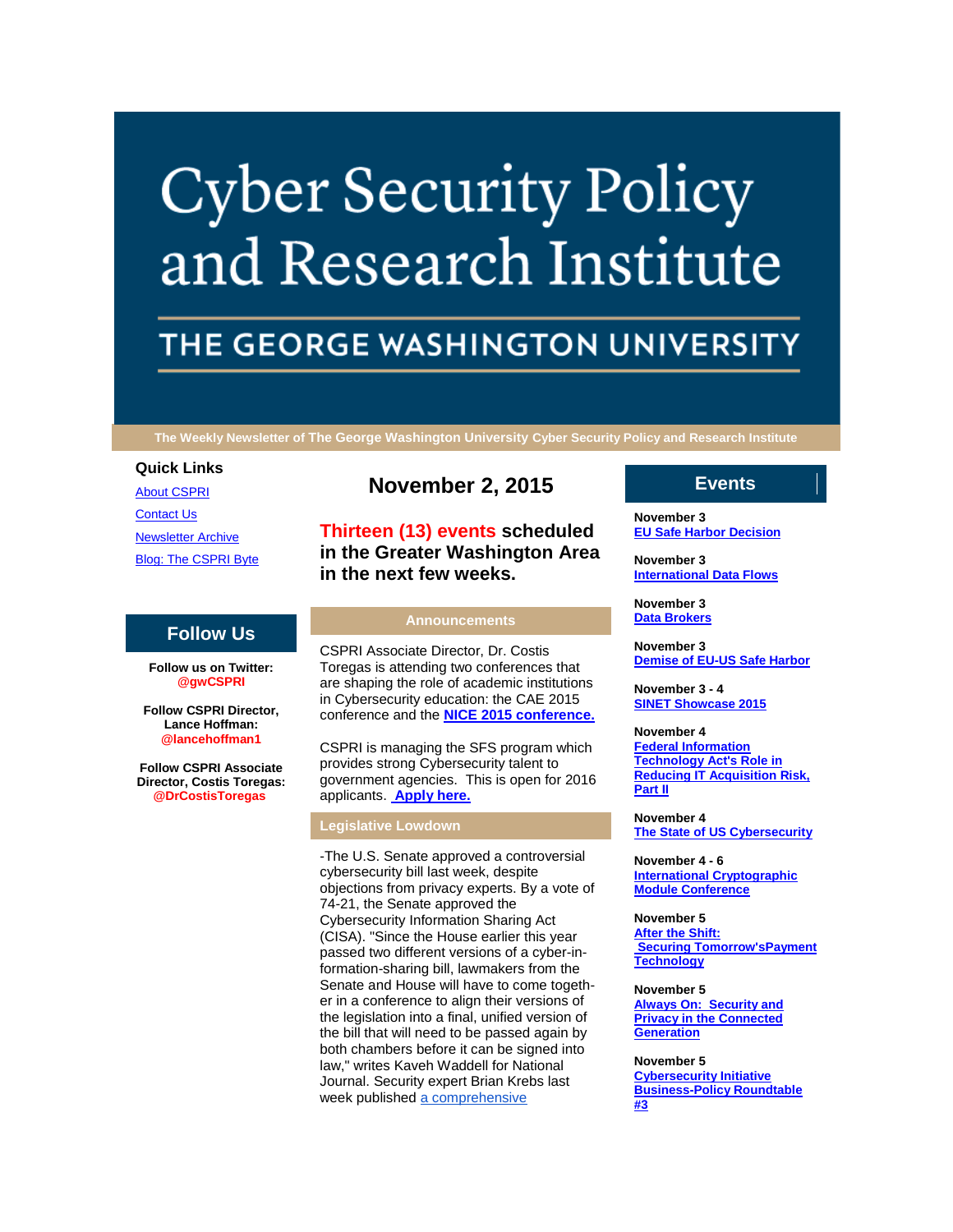breakdown of the positions on both sides of the bill.

**Cyber Security Policy News**

#### **New White House cybersecurity plan**

-The White House last week issued a [broad](http://r20.rs6.net/tn.jsp?f=001o0o9Bzw0LvQQ1hOh1mfmXBZmW0V8vCcO8xLZoOnaGkaoceXNvB0bj3COp8fErbPd6x7-u7dq0eeX8uhVZgw3dDnTQSFk1rHCBfPN0rFruXluq2_yftc2LZiII1m20pgiGAoblDG_eSZMJJEt3i6fVOAEeBaSoqwc9BmGqBaHRJijqQXtyJT86704BDgcLXYQRtpcMDSoLKMEA8ybrlZ-RL6U_lPOkjUvGre1itDX3sfQBBwIAyf4GlThYCh_LZhJ&c=pmMSPoatyUlavaKKj66sglKi5OTP1S6DQQxZ9XfgNiInIDFMbnV0Kw==&ch=JOQ8x2IemeotyCUnpkdJTrkSwU5pv7BLfkS4N-a0VT-d3AF-fn_oQg==)  [new plan](http://r20.rs6.net/tn.jsp?f=001o0o9Bzw0LvQQ1hOh1mfmXBZmW0V8vCcO8xLZoOnaGkaoceXNvB0bj3COp8fErbPd6x7-u7dq0eeX8uhVZgw3dDnTQSFk1rHCBfPN0rFruXluq2_yftc2LZiII1m20pgiGAoblDG_eSZMJJEt3i6fVOAEeBaSoqwc9BmGqBaHRJijqQXtyJT86704BDgcLXYQRtpcMDSoLKMEA8ybrlZ-RL6U_lPOkjUvGre1itDX3sfQBBwIAyf4GlThYCh_LZhJ&c=pmMSPoatyUlavaKKj66sglKi5OTP1S6DQQxZ9XfgNiInIDFMbnV0Kw==&ch=JOQ8x2IemeotyCUnpkdJTrkSwU5pv7BLfkS4N-a0VT-d3AF-fn_oQg==) designed to better respond to cybersecurity incidents such as those that exposed secrets on millions of citizens as well as government operations, reports NextGov. "The new guidance, which aims to protect the most high-value information assets the federal government holds, is the latest step in the months-long fallout from the devastating hack of sensitive federal employee files from the Office of Personnel Management revealed this summer," [write](http://r20.rs6.net/tn.jsp?f=001o0o9Bzw0LvQQ1hOh1mfmXBZmW0V8vCcO8xLZoOnaGkaoceXNvB0bj3COp8fErbPdwSgR7fKX2Ij7EC6mJv5zLTPlDSn9mdlZIGhagx0O9pZ2R6Mhui6mYD7haWEpx5oOxTvTYabg0rSLPR-EQ1vTR_yxSEleoEA-m26I47hkKyzFeb2EeDGVfBZFJe4hi_4Ne7tFGIyXgOWEhwxt9nQVRp7UXpggSt2S29Vr9S__kxvXmHH8fXGV6cnCw4Svdh23YuqrwHJIG5fE5rVk283cVk-b1CMR1Ov3Fuy8HszXRUWx3v_Tekl7qZIkdkb617XRwqlAp4qyrPjk4BjuNiHyQImQ1Hy06YlLT7Zn0n2q56MsxkSumo3_1_STSqmpC2KxT0zYNRzdj2FbMmxaGvGwaicztNrqB58adRM9NBrstcgjYlPqRNV-ISovD3MO32d6V8-Sf6Uczf-sFhdCVZFA-p_lnxGs4gu4fG98M83bHS2_VDX70D63lQ==&c=pmMSPoatyUlavaKKj66sglKi5OTP1S6DQQxZ9XfgNiInIDFMbnV0Kw==&ch=JOQ8x2IemeotyCUnpkdJTrkSwU5pv7BLfkS4N-a0VT-d3AF-fn_oQg==) Aliya Sternstein and Jack Moore for NextGov.

#### **EU & US on trans-Atlantic data-transfer**

-The European Union on Monday said it had agreed in principle with the U.S. on a new trans-Atlantic data-transfer pact, as both sides race to complete the deal after the bloc's highest court junked a previous framework used by thousands of firms. The Wall Street Journal has [the lowdown.](http://r20.rs6.net/tn.jsp?f=001o0o9Bzw0LvQQ1hOh1mfmXBZmW0V8vCcO8xLZoOnaGkaoceXNvB0bj3COp8fErbPdlSwWPokMug2tYTGdQN0ml9t3FAdWM9essOsBE9yz7hn905tKhIC4PYRbEwoVP_OZFbdom_fv7kp4WXrsLXDJM8vGEuyBT_GSDmh3QaM3ZOpDgXZsfOLXiTlOn4OHU7UeROiSj23bY1MVTS1Tw2DtOr8tfJ44zmkkQ-2A4nHzGXQqLde9xrib3Q==&c=pmMSPoatyUlavaKKj66sglKi5OTP1S6DQQxZ9XfgNiInIDFMbnV0Kw==&ch=JOQ8x2IemeotyCUnpkdJTrkSwU5pv7BLfkS4N-a0VT-d3AF-fn_oQg==)

The agreement comes as German privacy regulators have announced an investigation into data transfers from the European Union to the U.S. from companies such as Google and Facebook. "The decision follows a bombshell court ruling that invalidated a key data-flow agreement between the United State and EU," [reports](http://r20.rs6.net/tn.jsp?f=001o0o9Bzw0LvQQ1hOh1mfmXBZmW0V8vCcO8xLZoOnaGkaoceXNvB0bj3COp8fErbPd-Qv-hbpnCWK3j42db-fKQ39r4736epWmIpA2DNc9rSRT3YF3My7qzDKve2A7_f5TGmsyvIx9rEm-XORl8iFLCOkXO-d33r9J16Z0zY7QPOpDHeUfbDJ7G-0OWcibpouwGgz-sCW8CwsbsJO8jTmdYS8A7kVUskvubUTU2aA2wwufnFLIwnC6XOqs64kbxBRKhZZ6sdd0QkiFXdATC_gukbqQdnFExAYS&c=pmMSPoatyUlavaKKj66sglKi5OTP1S6DQQxZ9XfgNiInIDFMbnV0Kw==&ch=JOQ8x2IemeotyCUnpkdJTrkSwU5pv7BLfkS4N-a0VT-d3AF-fn_oQg==) The Hill. "The surprise move come just as the EU said it had [struck](http://r20.rs6.net/tn.jsp?f=001o0o9Bzw0LvQQ1hOh1mfmXBZmW0V8vCcO8xLZoOnaGkaoceXNvB0bj3COp8fErbPdxukj8FVbkZ0hJKfUI9h_2X9kD3Nwyz4S1Mk6pGxi_eOFNFEiUXWgm5O1Ux8OOamjl8x-5fnHTgMVtufa7eOikz3XuIRexzVxNJn1W30QgvRKrA3IGrRBHjWTGR6xBqX--BcIH5dKbauqtcq0bDW55kcGzd55aTh1oFJeILL4ZHG9bKnMlvOmye1-TnE-3avdd50uDtR23Z8FJI5wZ8-Iwuoz_xN-1_4w&c=pmMSPoatyUlavaKKj66sglKi5OTP1S6DQQxZ9XfgNiInIDFMbnV0Kw==&ch=JOQ8x2IemeotyCUnpkdJTrkSwU5pv7BLfkS4N-a0VT-d3AF-fn_oQg==) a deal in principle with the United States on a new agreement to allow companies to legally transfer information between borders."

#### **NSA Update**

-A panel of federal judges decided Thursday that the National Security Agency can continue its phone surveillance program in the period before a formal ban enacted by Congress takes effect, according to National Journal. "The decision from the Second U.S. Circuit Court of Appeals, a small victory for the government, allows the NSA to maintain its bulk surveillance program throughout a 180-day transition period," NJ's Wadde[llreports](http://r20.rs6.net/tn.jsp?f=001o0o9Bzw0LvQQ1hOh1mfmXBZmW0V8vCcO8xLZoOnaGkaoceXNvB0bj3COp8fErbPdpkTdpdyCER9CGvdp8x3yTrYxKe21URi7VNe96t6kQk3iNcB6Tie9JQ38wCZ0LTVbExCbYOIFn0zkUSSAwayJHMmAIwYJa4VENe9beaxKmEDmEE8H80B1BtGQaLR_eWAIEAcc3t_1nJbaaiqLoHB941lp7OSZADHYtt1UITupKTZqw8Jb9A7Tvfi5eqEY4HmfIz_mXocfQUT65U_ddQEFVA==&c=pmMSPoatyUlavaKKj66sglKi5OTP1S6DQQxZ9XfgNiInIDFMbnV0Kw==&ch=JOQ8x2IemeotyCUnpkdJTrkSwU5pv7BLfkS4N-a0VT-d3AF-fn_oQg==). "The transition was enacted in the USA Freedom Act, which President Obama signed on June 2 of this year."

#### **FBI uses new technology to monitor protesters**

-The Baltimore Sun reports that the FBI used advanced technology on airplanes to monitor protesters in Baltimore in the week after Freddie

#### **November 10 [National Security and the](http://r20.rs6.net/tn.jsp?f=001o0o9Bzw0LvQQ1hOh1mfmXBZmW0V8vCcO8xLZoOnaGkaoceXNvB0bj1BixnuIBC93DlXyy9AHTMpoWdJm7Cu0-fSUUrrXsJqdmhVFjYWVjaUCYxmT57-K_WlYzBdeaCqFZFHHbP8JNko8Oz_2HR57OnUScVUDpdBt9bLWef_T5bRh3GKJd6UWhM2jC_JspCfbKVETDWVS5vo=&c=pmMSPoatyUlavaKKj66sglKi5OTP1S6DQQxZ9XfgNiInIDFMbnV0Kw==&ch=JOQ8x2IemeotyCUnpkdJTrkSwU5pv7BLfkS4N-a0VT-d3AF-fn_oQg==)  [Cyber Threat Landscape](http://r20.rs6.net/tn.jsp?f=001o0o9Bzw0LvQQ1hOh1mfmXBZmW0V8vCcO8xLZoOnaGkaoceXNvB0bj1BixnuIBC93DlXyy9AHTMpoWdJm7Cu0-fSUUrrXsJqdmhVFjYWVjaUCYxmT57-K_WlYzBdeaCqFZFHHbP8JNko8Oz_2HR57OnUScVUDpdBt9bLWef_T5bRh3GKJd6UWhM2jC_JspCfbKVETDWVS5vo=&c=pmMSPoatyUlavaKKj66sglKi5OTP1S6DQQxZ9XfgNiInIDFMbnV0Kw==&ch=JOQ8x2IemeotyCUnpkdJTrkSwU5pv7BLfkS4N-a0VT-d3AF-fn_oQg==)**

**November 10 [FedCyber 2015 Annual](http://r20.rs6.net/tn.jsp?f=001o0o9Bzw0LvQQ1hOh1mfmXBZmW0V8vCcO8xLZoOnaGkaoceXNvB0bj1BixnuIBC93DlXyy9AHTMpoWdJm7Cu0-fSUUrrXsJqdmhVFjYWVjaUCYxmT57-K_WlYzBdeaCqFZFHHbP8JNko8Oz_2HR57OnUScVUDpdBt9bLWef_T5bRh3GKJd6UWhM2jC_JspCfbKVETDWVS5vo=&c=pmMSPoatyUlavaKKj66sglKi5OTP1S6DQQxZ9XfgNiInIDFMbnV0Kw==&ch=JOQ8x2IemeotyCUnpkdJTrkSwU5pv7BLfkS4N-a0VT-d3AF-fn_oQg==)  [Summit](http://r20.rs6.net/tn.jsp?f=001o0o9Bzw0LvQQ1hOh1mfmXBZmW0V8vCcO8xLZoOnaGkaoceXNvB0bj1BixnuIBC93DlXyy9AHTMpoWdJm7Cu0-fSUUrrXsJqdmhVFjYWVjaUCYxmT57-K_WlYzBdeaCqFZFHHbP8JNko8Oz_2HR57OnUScVUDpdBt9bLWef_T5bRh3GKJd6UWhM2jC_JspCfbKVETDWVS5vo=&c=pmMSPoatyUlavaKKj66sglKi5OTP1S6DQQxZ9XfgNiInIDFMbnV0Kw==&ch=JOQ8x2IemeotyCUnpkdJTrkSwU5pv7BLfkS4N-a0VT-d3AF-fn_oQg==)**

**Click [here](http://r20.rs6.net/tn.jsp?f=001o0o9Bzw0LvQQ1hOh1mfmXBZmW0V8vCcO8xLZoOnaGkaoceXNvB0bj0EstbrMpIKM8F2CDv0hkAEXZBxXEMPx8lt_ZkaaLLH2reYYSGBp5GccOQ3XV6oW2WVTtgbVChyQB1We-Apg6av-k8zaMMMFqQ3I47MHP1izCb_0u3DV8-kPhUucyPQ3lRWEgzM6verRX6bhDA2n-3OGrGkYwqrMZg==&c=pmMSPoatyUlavaKKj66sglKi5OTP1S6DQQxZ9XfgNiInIDFMbnV0Kw==&ch=JOQ8x2IemeotyCUnpkdJTrkSwU5pv7BLfkS4N-a0VT-d3AF-fn_oQg==) for detailed descriptions**